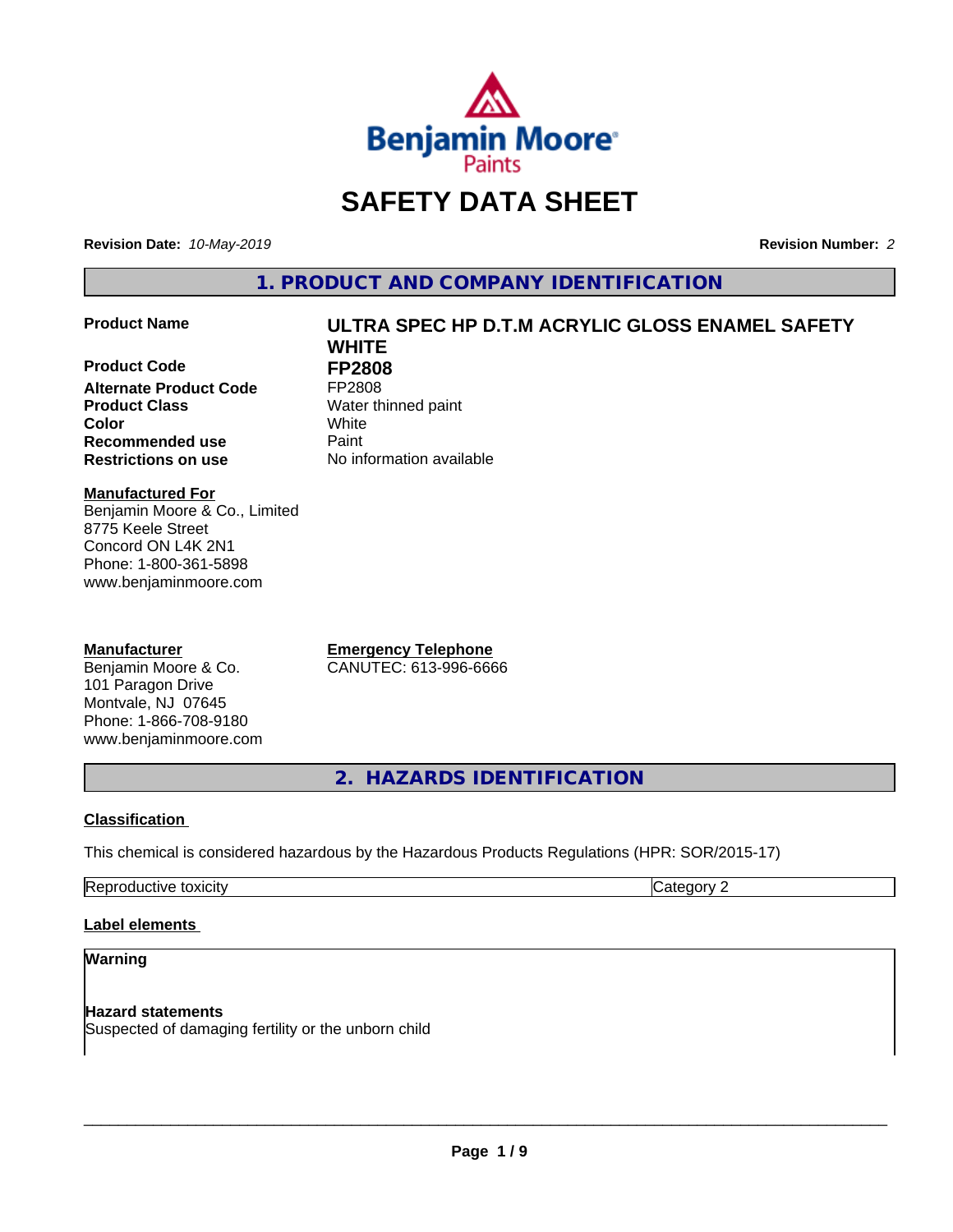

**Appearance** liquid

**Odor** little or no odor

## **Precautionary Statements - Prevention**

Obtain special instructions before use Do not handle until all safety precautions have been read and understood Use personal protective equipment as required

## **Precautionary Statements - Response**

IF exposed or concerned: Get medical advice/attention

## **Precautionary Statements - Storage**

Store locked up

## **Precautionary Statements - Disposal**

Dispose of contents/container to an approved waste disposal plant

#### **Other information**

No information available

## **3. COMPOSITION INFORMATION ON COMPONENTS**

| <b>Chemical name</b>                             | CAS No.    | Weight-%      | Hazardous Material<br>registry number<br>(HMIRA registry $#$ ) | Date HMIRA filed and<br>Information Review Act Idate exemption granted<br>(if applicable) |
|--------------------------------------------------|------------|---------------|----------------------------------------------------------------|-------------------------------------------------------------------------------------------|
| Titanium dioxide                                 | 13463-67-7 | $10 - 30%$    |                                                                |                                                                                           |
| 2,2,4-trimethyl-1,3-propanediol<br>diisobutvrate | 6846-50-0  | $-5%$         |                                                                |                                                                                           |
| Ammonia                                          | 7664-41-7  | $0.1 - 0.25%$ |                                                                |                                                                                           |

\*The exact percentage (concentration) of composition has been withheld as a trade secret

## **4. FIRST AID MEASURES**

**General Advice General Advice No hazards which require special first aid measures.** 

**Eye Contact Exercise 20 All 20 All 20 All 20 All 20 All 20 All 20 All 20 All 20 All 20 All 20 All 20 All 20 All 20 All 20 All 20 All 20 All 20 All 20 All 20 All 20 All 20 All 20 All 20 All 20 All 20 All 20 All 20 All 20** minutes and consult a physician.

**Skin Contact** Mash of immediately with soap and plenty of water while removing all contaminated clothes and shoes.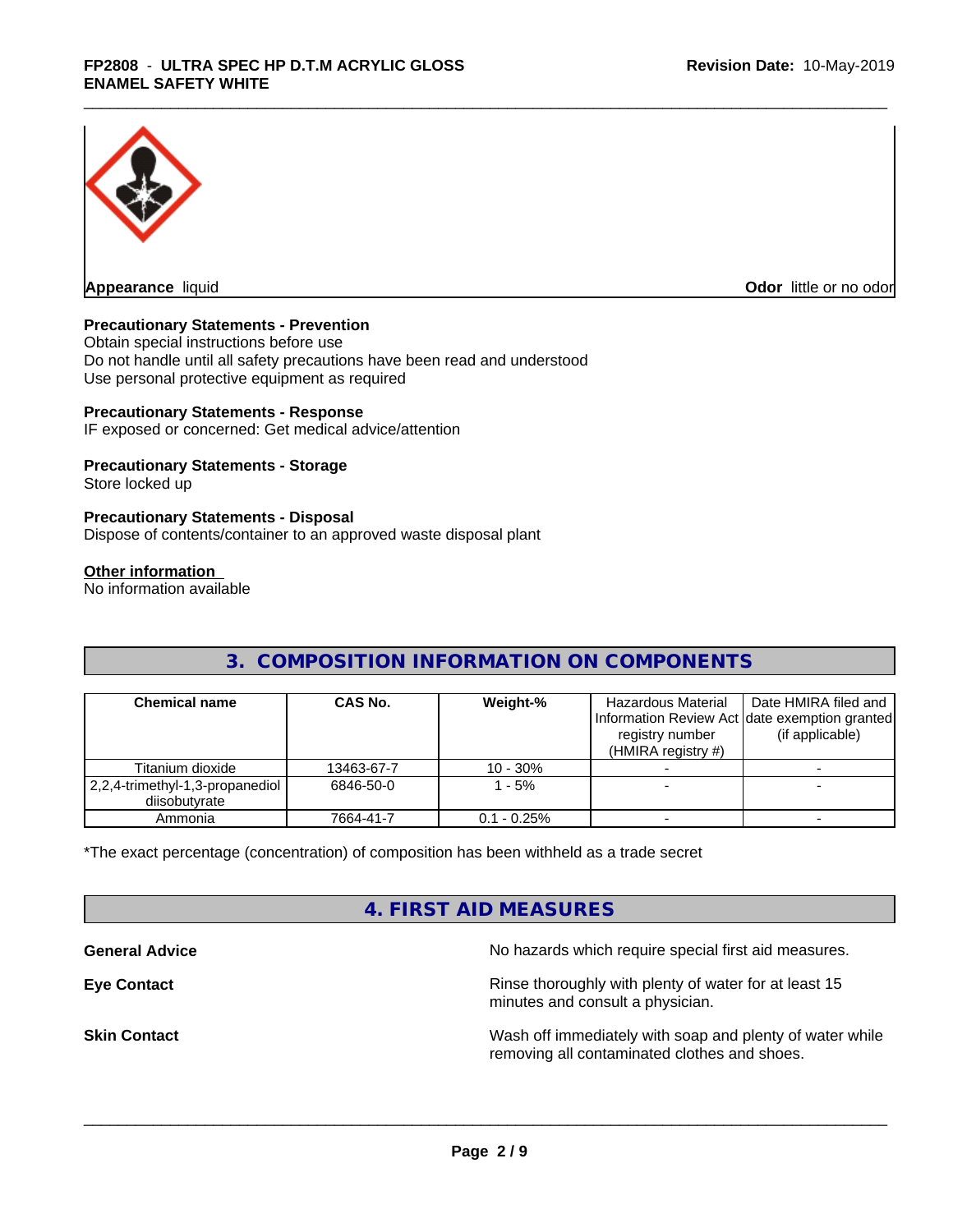| <b>Inhalation</b>                                                                | Move to fresh air. If symptoms persist, call a physician.                                                                                    |  |  |
|----------------------------------------------------------------------------------|----------------------------------------------------------------------------------------------------------------------------------------------|--|--|
| Ingestion                                                                        | Clean mouth with water and afterwards drink plenty of<br>water. Consult a physician if necessary.                                            |  |  |
| <b>Most Important Symptoms/Effects</b>                                           | None known.                                                                                                                                  |  |  |
| <b>Notes To Physician</b>                                                        | Treat symptomatically.                                                                                                                       |  |  |
|                                                                                  | 5. FIRE-FIGHTING MEASURES                                                                                                                    |  |  |
| <b>Suitable Extinguishing Media</b>                                              | Use extinguishing measures that are appropriate to local<br>circumstances and the surrounding environment.                                   |  |  |
| Protective equipment and precautions for firefighters                            | As in any fire, wear self-contained breathing apparatus<br>pressure-demand, MSHA/NIOSH (approved or equivalent)<br>and full protective gear. |  |  |
| <b>Specific Hazards Arising From The Chemical</b>                                | Closed containers may rupture if exposed to fire or<br>extreme heat.                                                                         |  |  |
| <b>Sensitivity to mechanical impact</b>                                          | No                                                                                                                                           |  |  |
| Sensitivity to static discharge                                                  | No                                                                                                                                           |  |  |
| <b>Flash Point Data</b><br>Flash point (°F)<br>Flash Point (°C)<br><b>Method</b> | 250<br>121<br><b>PMCC</b>                                                                                                                    |  |  |
| <b>Flammability Limits In Air</b>                                                |                                                                                                                                              |  |  |
| Lower flammability limit:<br><b>Upper flammability limit:</b>                    | Not applicable<br>Not applicable                                                                                                             |  |  |
| Health: 1<br>Flammability: 1<br><b>NFPA</b>                                      | Instability: 0<br><b>Special: Not Applicable</b>                                                                                             |  |  |
| <b>NFPA Legend</b><br>0 - Not Hazardous                                          |                                                                                                                                              |  |  |

- 
- 1 Slightly
- 2 Moderate
- 3 High
- 4 Severe

*The ratings assigned are only suggested ratings, the contractor/employer has ultimate responsibilities for NFPA ratings where this system is used.*

*Additional information regarding the NFPA rating system is available from the National Fire Protection Agency (NFPA) at www.nfpa.org.*

**6. ACCIDENTAL RELEASE MEASURES**

**Personal Precautions Precautions** Avoid contact with skin, eyes and clothing. Ensure adequate ventilation.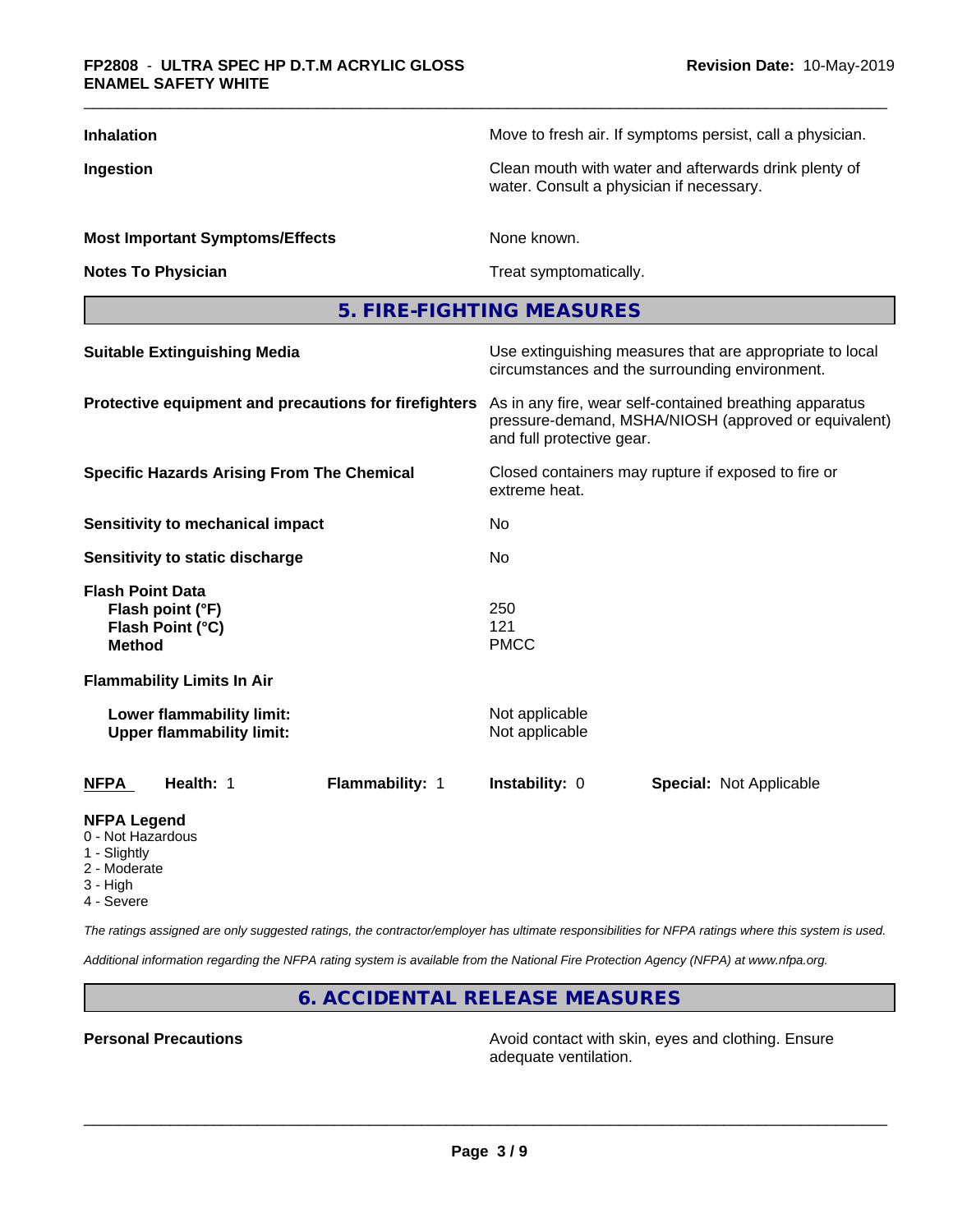**Other Information Department Information Department Intervent further leakage or spillage if safe to do so.** 

**Environmental precautions** See Section 12 for additional Ecological Information.

**Methods for Cleaning Up Example 20 All 20 All 20 All 20 Soak** up with inert absorbent material. Sweep up and shovel into suitable containers for disposal.

## **7. HANDLING AND STORAGE**

**Handling Handling Avoid contact with skin, eyes and clothing. Avoid breathing Handling Avoid breathing Avoid breathing** 

vapors, spray mists or sanding dust. In case of insufficient ventilation, wear suitable respiratory equipment. **Storage Keep container tightly closed. Keep out of the reach of Keep** container tightly closed. Keep out of the reach of

**Incompatible Materials Incompatible Materials No information available** 

## **8. EXPOSURE CONTROLS/PERSONAL PROTECTION**

children.

#### **Exposure Limits**

| <b>Chemical name</b> | <b>ACGIH TLV</b> | <b>Alberta</b>             | <b>British Columbia</b>  | <b>Ontario</b>    | Quebec                      |
|----------------------|------------------|----------------------------|--------------------------|-------------------|-----------------------------|
| Titanium dioxide     | 10 $mq/m3$ - TWA | 10 mg/m $3$ - TWA          | 10 mg/m $3$ - TWA        | 10 mg/m $3$ - TWA | $10 \text{ mg/m}^3$ - TWAEV |
|                      |                  |                            | $3 \text{ ma/m}^3$ - TWA |                   |                             |
| Ammonia              | 25 ppm - TWA     | 25 ppm - TWA               | 25 ppm - TWA             | 25 ppm - TWA      | 25 ppm - TWAEV              |
|                      | 35 ppm - STEL    | 17 mg/m $3$ - TWA          | 35 ppm - STEL            | 35 ppm - STEL     | 17 mg/m $3$ - TWAEV         |
|                      |                  | 35 ppm - STEL              |                          |                   | 35 ppm - STEV               |
|                      |                  | $24 \text{ ma/m}^3$ - STEL |                          |                   | $24 \text{ ma/m}^3$ - STEV  |

#### **Legend**

ACGIH - American Conference of Governmental Industrial Hygienists Alberta - Alberta Occupational Exposure Limits British Columbia - British Columbia Occupational Exposure Limits Ontario - Ontario Occupational Exposure Limits Quebec - Quebec Occupational Exposure Limits

N/E - Not established

**Personal Protective Equipment**

**Engineering Measures Ensure** Ensure adequate ventilation, especially in confined areas.

**Eye/Face Protection Safety glasses with side-shields.** Safety glasses with side-shields. **Skin Protection Protection Protective gloves and impervious clothing. Respiratory Protection In case of insufficient ventilation wear suitable respiratory** equipment.

**Hygiene Measures Avoid contact with skin, eyes and clothing. Remove and Avoid contact with skin, eyes and clothing. Remove and Avoid contact with skin, eyes and clothing. Remove and** wash contaminated clothing before re-use. Wash thoroughly after handling.

## **9. PHYSICAL AND CHEMICAL PROPERTIES**

**Appearance** liquid

**Odor** little or no odor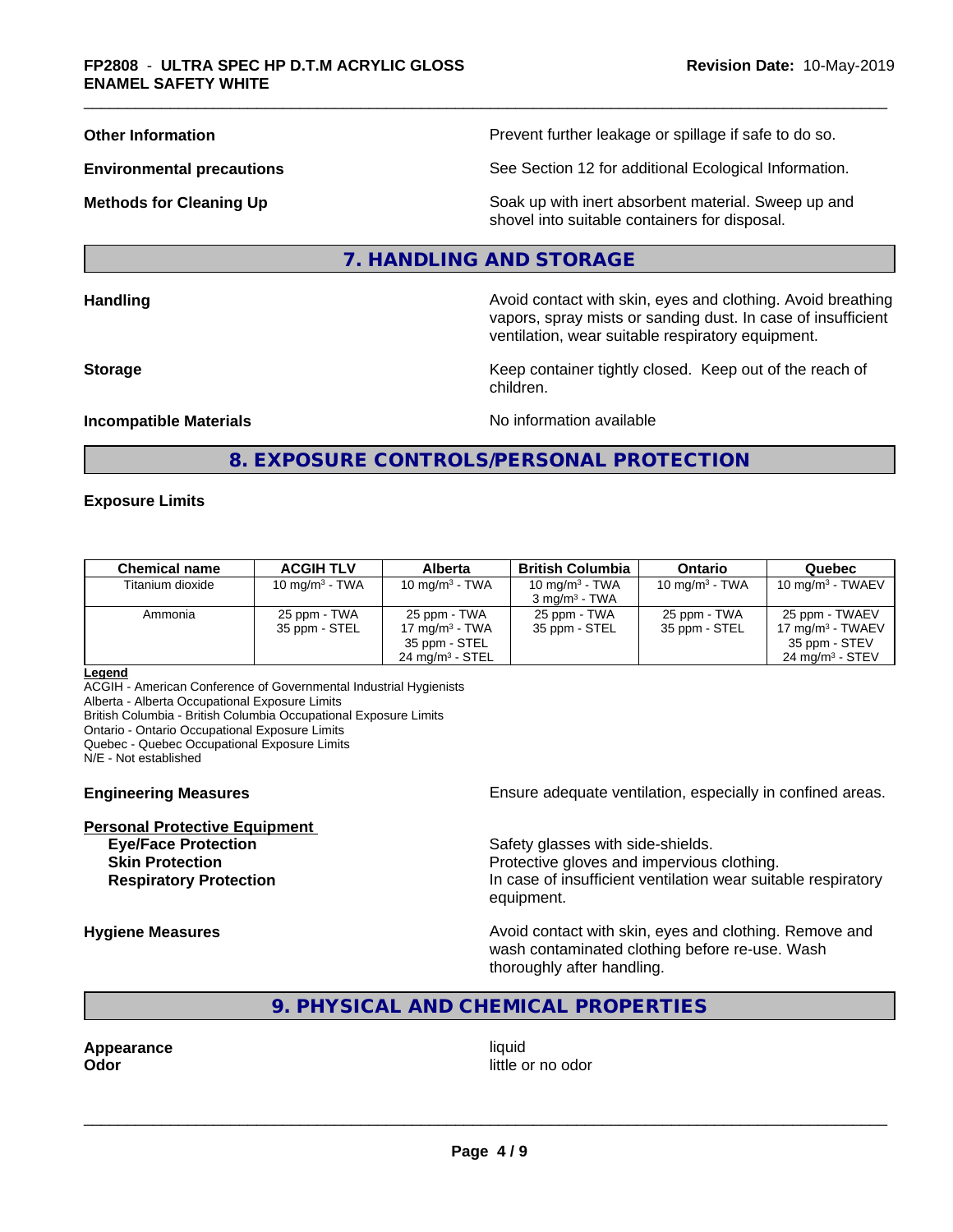**Odor Threshold**<br> **Density (Ibs/gal)**<br> **Density (Ibs/gal)**<br> **No information available**<br>  $9.5 - 9.9$ **Density (Ibs/gal)** 9.5 - 9.9<br> **Specific Gravity** 3.16 - 1.18 **Specific Gravity**<br>pH **Viscosity (cps)** No information available **Solubility(ies)** No information available **Water solubility** No information available **Evaporation Rate No information available No information available Vapor pressure** No information available **No information** available **Vapor density No information available No information available Wt. % Solids** 45 - 55 **Vol. % Solids** 35 - 55 **Wt. % Volatiles** 45 - 55 **Vol. % Volatiles VOC Regulatory Limit (g/L)** < 150 **Boiling Point (°F)** 212 **Boiling Point (°C) Freezing point (°F)** 32 **Freezing Point (°C)** 0 **Flash point (°F) Flash Point (°C)** 121 **Method** PMCC **Flammability (solid, gas)** Not applicable **Upper flammability limit:**<br> **Lower flammability limit:**<br>
Not applicable<br>
Not applicable **Lower flammability limit:**<br> **Autoignition Temperature (°F)**<br>
Mo information available **Autoignition Temperature (°F) Autoignition Temperature (°C)** No information available **Decomposition Temperature (°F)** No information available **Decomposition Temperature (°C)** No information available **Partition coefficient** and the settlement of the No information available

**No information available** 

## **10. STABILITY AND REACTIVITY**

| <b>Reactivity</b>                         | Not Applicable                           |
|-------------------------------------------|------------------------------------------|
| <b>Chemical Stability</b>                 | Stable under normal conditions.          |
| <b>Conditions to avoid</b>                | Prevent from freezing.                   |
| <b>Incompatible Materials</b>             | No materials to be especially mentioned. |
| <b>Hazardous Decomposition Products</b>   | None under normal use.                   |
| <b>Possibility of hazardous reactions</b> | None under normal conditions of use.     |

## **11. TOXICOLOGICAL INFORMATION**

#### **Product Information Information on likely routes of exposure**

**Principal Routes of Exposure Exposure** Eye contact, skin contact and inhalation.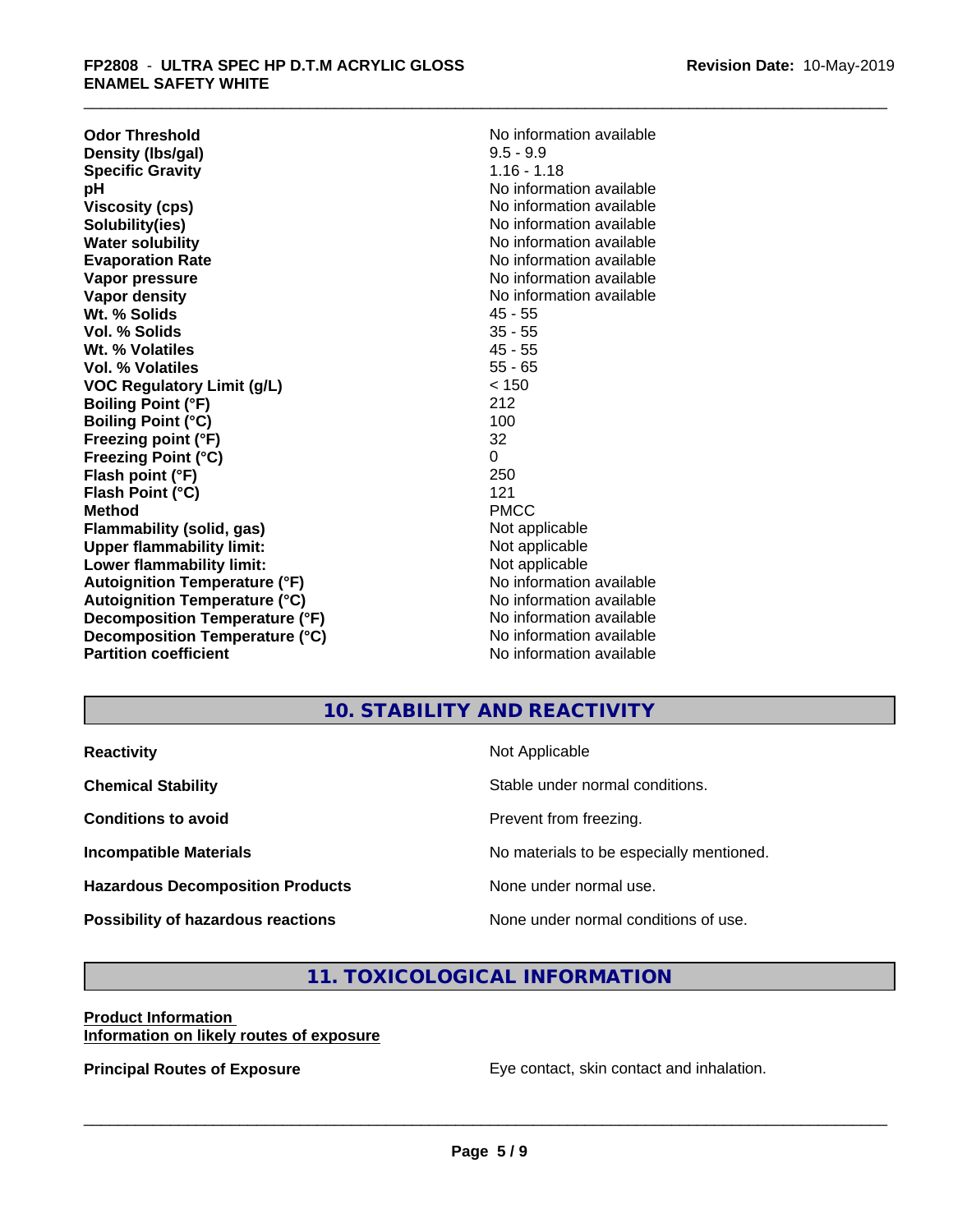| <b>Acute Toxicity</b>                                                                      |                                                                                                                 |
|--------------------------------------------------------------------------------------------|-----------------------------------------------------------------------------------------------------------------|
| <b>Product Information</b>                                                                 | No information available                                                                                        |
| Symptoms related to the physical, chemical and toxicological characteristics               |                                                                                                                 |
| <b>Symptoms</b>                                                                            | No information available                                                                                        |
| Delayed and immediate effects as well as chronic effects from short and long-term exposure |                                                                                                                 |
| Eye contact                                                                                | May cause slight irritation                                                                                     |
| <b>Skin contact</b>                                                                        | Substance may cause slight skin irritation. Prolonged or<br>repeated contact may dry skin and cause irritation. |
| <b>Inhalation</b>                                                                          | May cause irritation of respiratory tract.                                                                      |
| <b>Ingestion</b>                                                                           | Ingestion may cause gastrointestinal irritation, nausea,<br>vomiting and diarrhea.                              |
| <b>Sensitization</b>                                                                       | No information available.                                                                                       |
| <b>Neurological Effects</b>                                                                | No information available.                                                                                       |
| <b>Mutagenic Effects</b>                                                                   | No information available.                                                                                       |
| <b>Reproductive Effects</b>                                                                | Possible risk of impaired fertility. Possible risk of harm to<br>the unborn child.                              |
| <b>Developmental Effects</b>                                                               | No information available.                                                                                       |
| <b>Target organ effects</b>                                                                | No information available.                                                                                       |
| <b>STOT - single exposure</b>                                                              | No information available.                                                                                       |
| <b>STOT - repeated exposure</b>                                                            | No information available.                                                                                       |
| Other adverse effects                                                                      | No information available.                                                                                       |
| <b>Aspiration Hazard</b>                                                                   | No information available.                                                                                       |

**Numerical measures of toxicity**

**The following values are calculated based on chapter 3.1 of the GHS document**

| ATEmix (oral)                 | 31800 mg/kg     |
|-------------------------------|-----------------|
| <b>ATEmix (dermal)</b>        | 204124 mg/kg    |
| ATEmix (inhalation-dust/mist) | 373.9 mg/L mg/l |

## **Component Information**

|                                         | Chemical name                   | Oral LD50            | Dermal LD50 | Inhalation LC50        |
|-----------------------------------------|---------------------------------|----------------------|-------------|------------------------|
| Titanium dioxide<br>> 10000 mg/kg (Rat) |                                 |                      |             |                        |
|                                         | 13463-67-7                      |                      |             |                        |
|                                         | 2,2,4-trimethyl-1,3-propanediol | $>$ 3200 mg/kg (Rat) |             |                        |
|                                         | diisobutyrate                   |                      |             |                        |
|                                         | 6846-50-0                       |                      |             |                        |
|                                         | Ammonia                         | $=$ 350 mg/kg (Rat)  |             | $= 2000$ ppm (Rat) 4 h |
|                                         | 7664-41-7                       |                      |             |                        |

#### **Carcinogenicity**

*The information below indicateswhether each agency has listed any ingredient as a carcinogen:.*

| <b>Chemical name</b> | <b>IARC</b>                     | <b>NTP</b> |
|----------------------|---------------------------------|------------|
|                      | 2B<br>Possible Human Carcinogen |            |
| Titanium<br>dioxide  |                                 |            |

• Although IARC has classified titanium dioxide as possibly carcinogenic to humans (2B), their summary concludes:<br> **Page 6/9**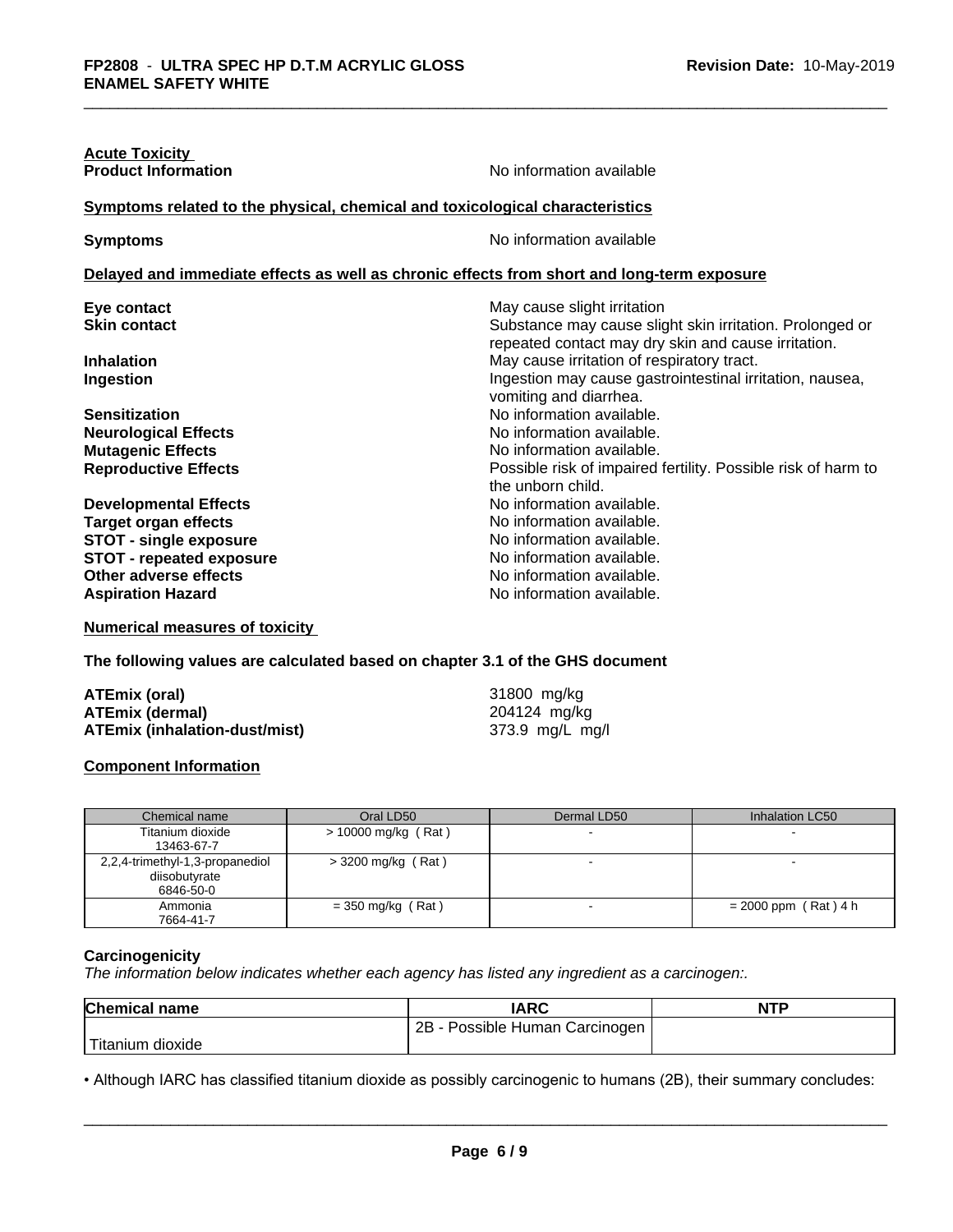"No significant exposure to titanium dioxide is thought to occur during the use of products in which titanium dioxide is bound to other materials, such as paint."

#### **Legend**

IARC - International Agency for Research on Cancer NTP - National Toxicity Program OSHA - Occupational Safety & Health Administration

**12. ECOLOGICAL INFORMATION**

## **Ecotoxicity Effects**

The environmental impact of this product has not been fully investigated.

## **Product Information**

## **Acute Toxicity to Fish**

No information available

## **Acute Toxicity to Aquatic Invertebrates**

No information available

## **Acute Toxicity to Aquatic Plants**

No information available

## **Persistence / Degradability**

No information available.

## **Bioaccumulation**

No information available.

## **Mobility in Environmental Media**

No information available.

## **Ozone**

No information available

## **Component Information**

## **Acute Toxicity to Fish**

Titanium dioxide  $LC50:$  > 1000 mg/L (Fathead Minnow - 96 hr.)

## **Acute Toxicity to Aquatic Invertebrates**

No information available

#### **Acute Toxicity to Aquatic Plants** No information available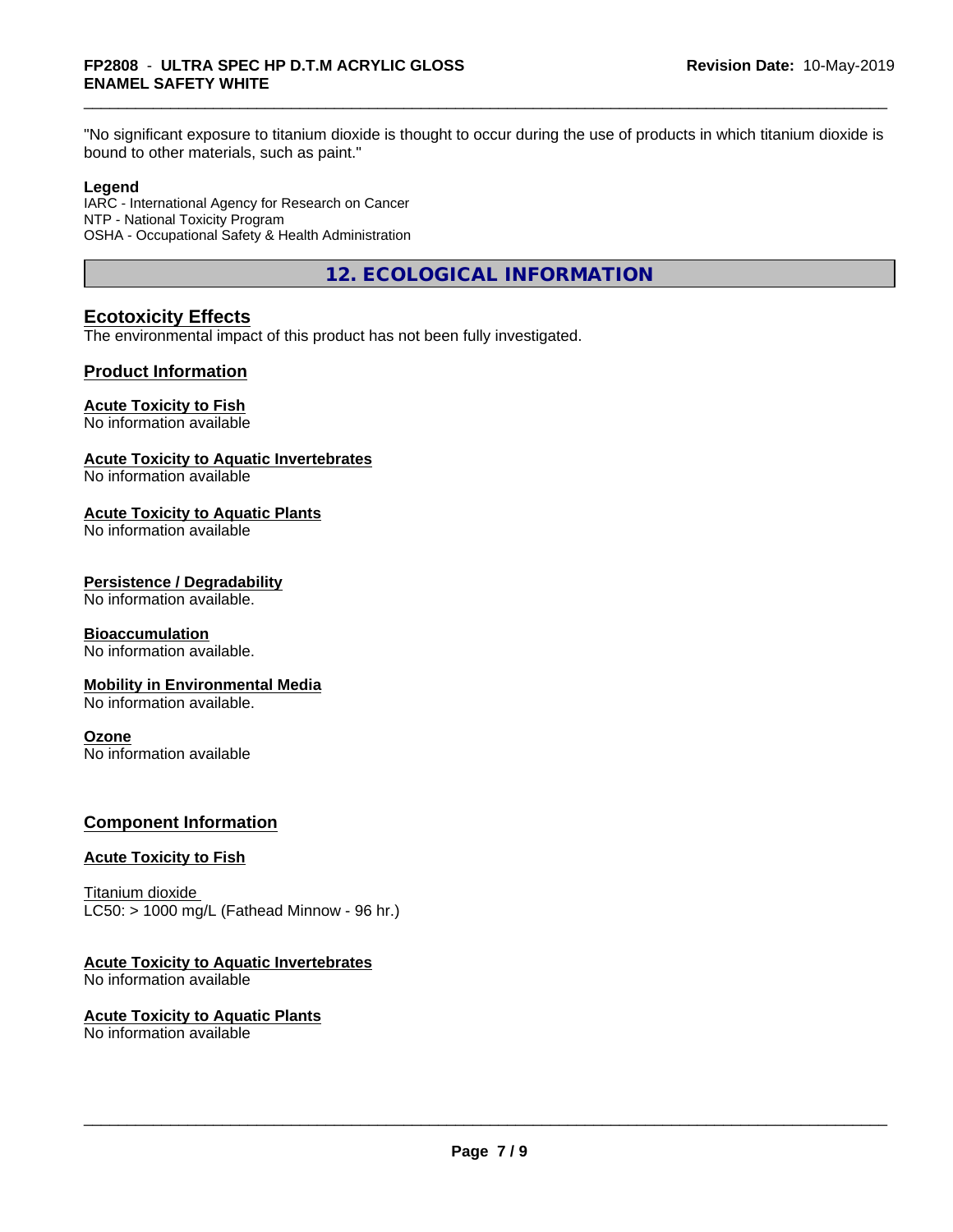## **13. DISPOSAL CONSIDERATIONS**

**Waste Disposal Method** Dispose of in accordance with federal, state, provincial, and local regulations. Local requirements may vary, consult your sanitation department or state-designated environmental protection agency for more disposal options.

## **14. TRANSPORT INFORMATION**

| _<br>٠<br>۰,<br>×<br>v |
|------------------------|
|------------------------|

**Not regulated** 

**ICAO / IATA** Not regulated

**IMDG / IMO** Not regulated

## **15. REGULATORY INFORMATION**

## **International Inventories**

| <b>TSCA: United States</b> | Yes - All components are listed or exempt. |
|----------------------------|--------------------------------------------|
| <b>DSL: Canada</b>         | Yes - All components are listed or exempt. |

## **National Pollutant Release Inventory (NPRI)**

#### **NPRI Parts 1- 4**

This product contains the following Parts 1-4 NPRI chemicals:

| <b>Chemical name</b> | <b>CAS No.</b> | Weight-%     | <b>NPRI Parts</b><br>1- 4 |  |
|----------------------|----------------|--------------|---------------------------|--|
| Ammonia              | 7664-41-7      | 0.25%<br>U., | Listec                    |  |

## **NPRI Part 5**

This product contains the following NPRI Part 5 Chemicals:

*None*

## **WHMIS Regulatory Status**

This product has been classified in accordance with the hazard criteria of the Hazardous Products Regulations (HPR) and the SDS contains all the information required by the HPR.

## **16. OTHER INFORMATION**